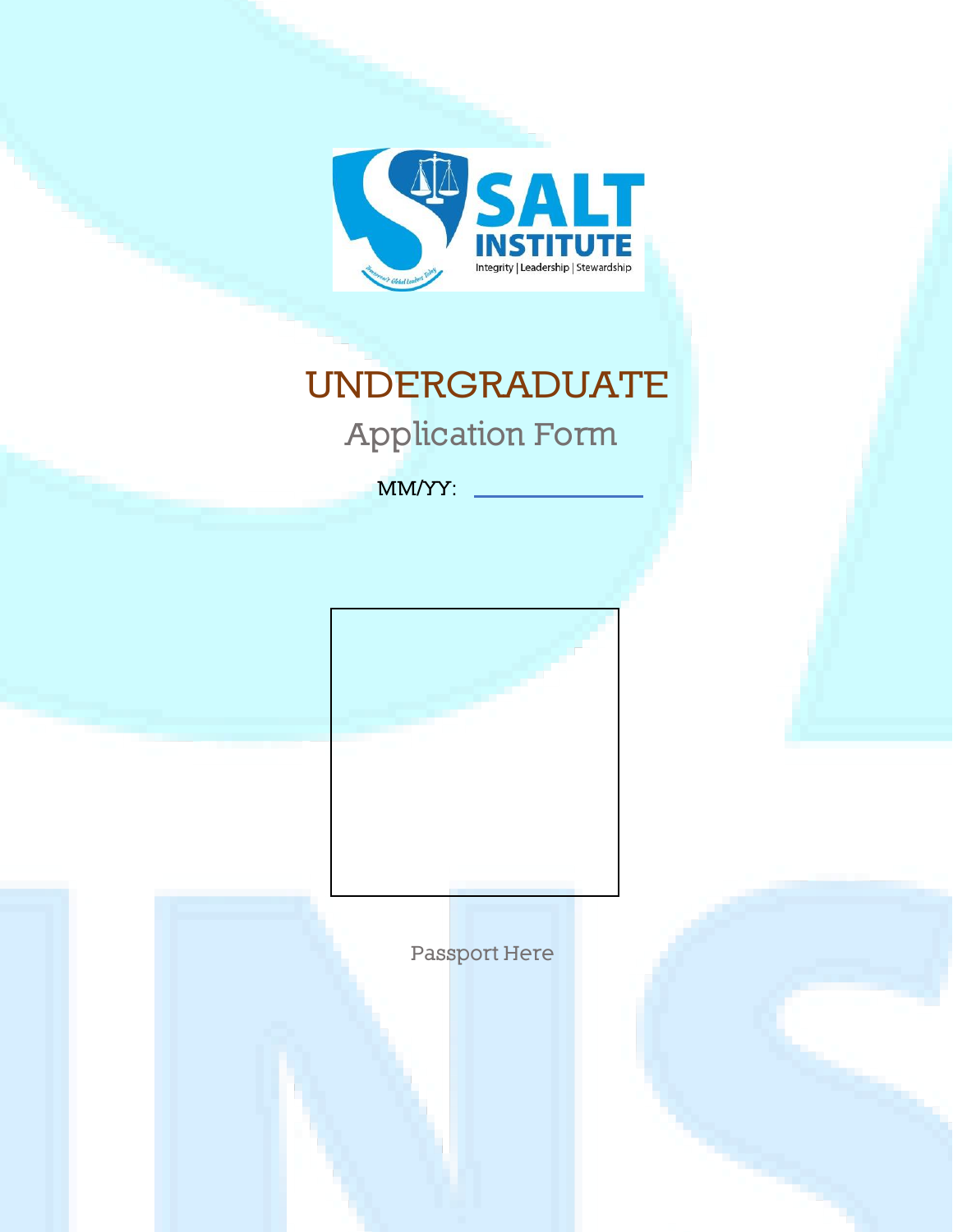#### 2 **|** P a g e

#### **ENCLOSURES:**

- i. Two Passport Sized Photographs, one of which should be endorsed
- ii. A copy of High School Certificate issued by WAEC (or equivalent certificate)

### **PERSONAL DETAILS**

| Gender: Male / Female |                                                                                                                                                                                                                                |
|-----------------------|--------------------------------------------------------------------------------------------------------------------------------------------------------------------------------------------------------------------------------|
| CONTACT INFORMATION   |                                                                                                                                                                                                                                |
|                       | Ghana Post GPS: And Allen And Allen                                                                                                                                                                                            |
|                       | Residential Address (House No., Street & Area): New York Contract to the Contract of the Contract of the Contract of the Contract of the Contract of the Contract of the Contract of the Contract of the Contract of the Contr |
|                       |                                                                                                                                                                                                                                |
| <b>PROGRAMMES</b>     |                                                                                                                                                                                                                                |
|                       |                                                                                                                                                                                                                                |

Bachelor of Arts in Transformational Leadership

Bachelor of Arts in International Relations

# **OPTIONS**



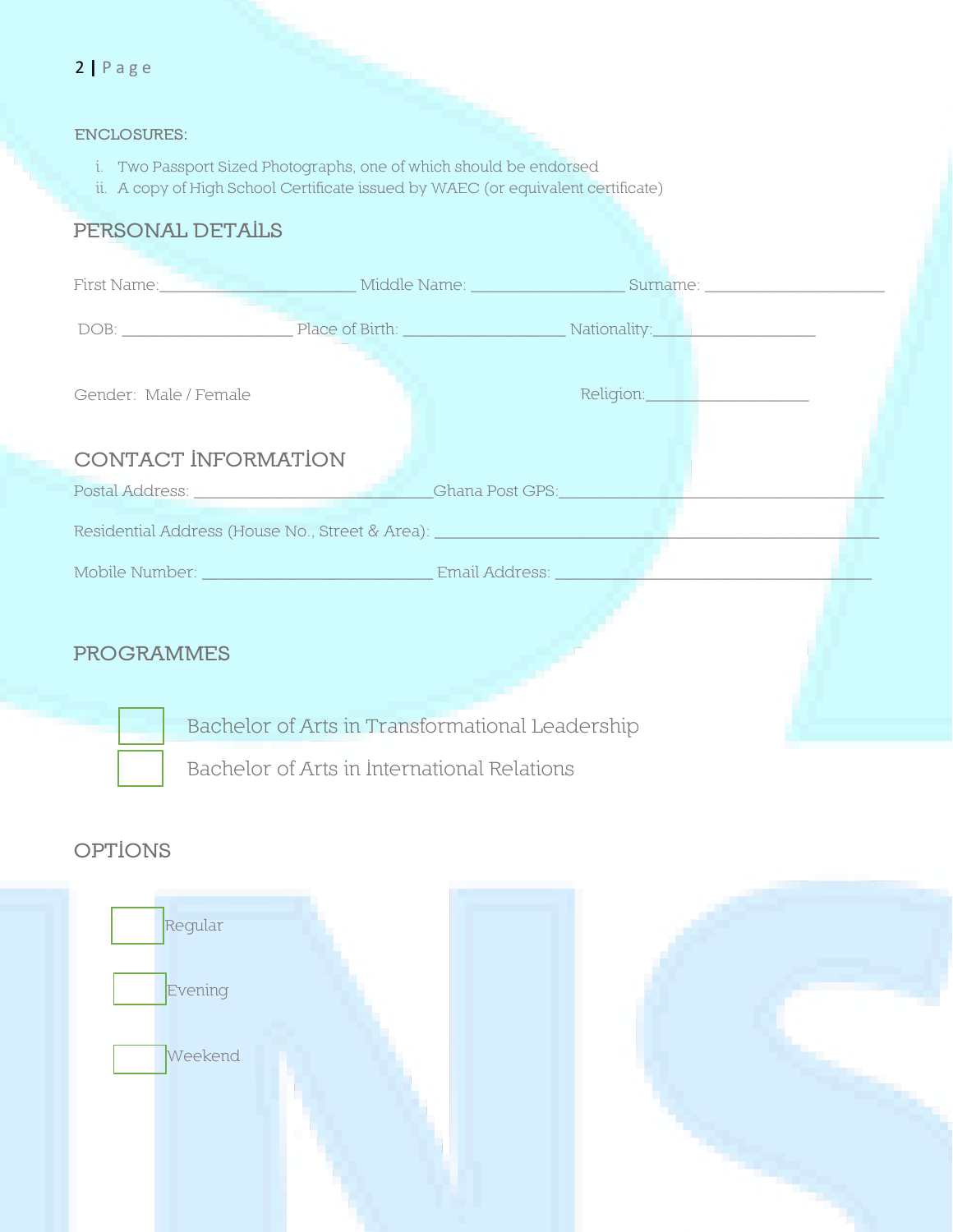# **EDUCATION**

School(s) attended:

| Grades: |                           |        |
|---------|---------------------------|--------|
| #       | Subject                   | Grades |
| $1.$    |                           |        |
| 2.      |                           |        |
| 3.      |                           |        |
| 4.      |                           |        |
| 5.      |                           |        |
| 6.      | <u> a shekara ta 1991</u> |        |
| $7$ .   |                           |        |
| 8.      |                           |        |
| 9.      |                           |        |
| 10.     |                           |        |
|         |                           |        |

 $\Box$  . The contribution of the contribution of the contribution of the contribution of the contribution of the contribution of the contribution of the contribution of the contribution of the contribution of the contributi

# **SPONSORSHIP**

Full Name of Sponsor:  $\sqsubseteq$ 

Relationship of Sponsor to Applicant (Employer/Parent/Guardian/etc.): \_\_\_\_\_\_\_\_\_\_\_\_\_\_\_\_\_\_\_\_\_\_\_\_\_\_\_\_\_\_\_\_

| Phone Number: |
|---------------|
|               |
|               |
|               |
|               |
|               |
|               |
|               |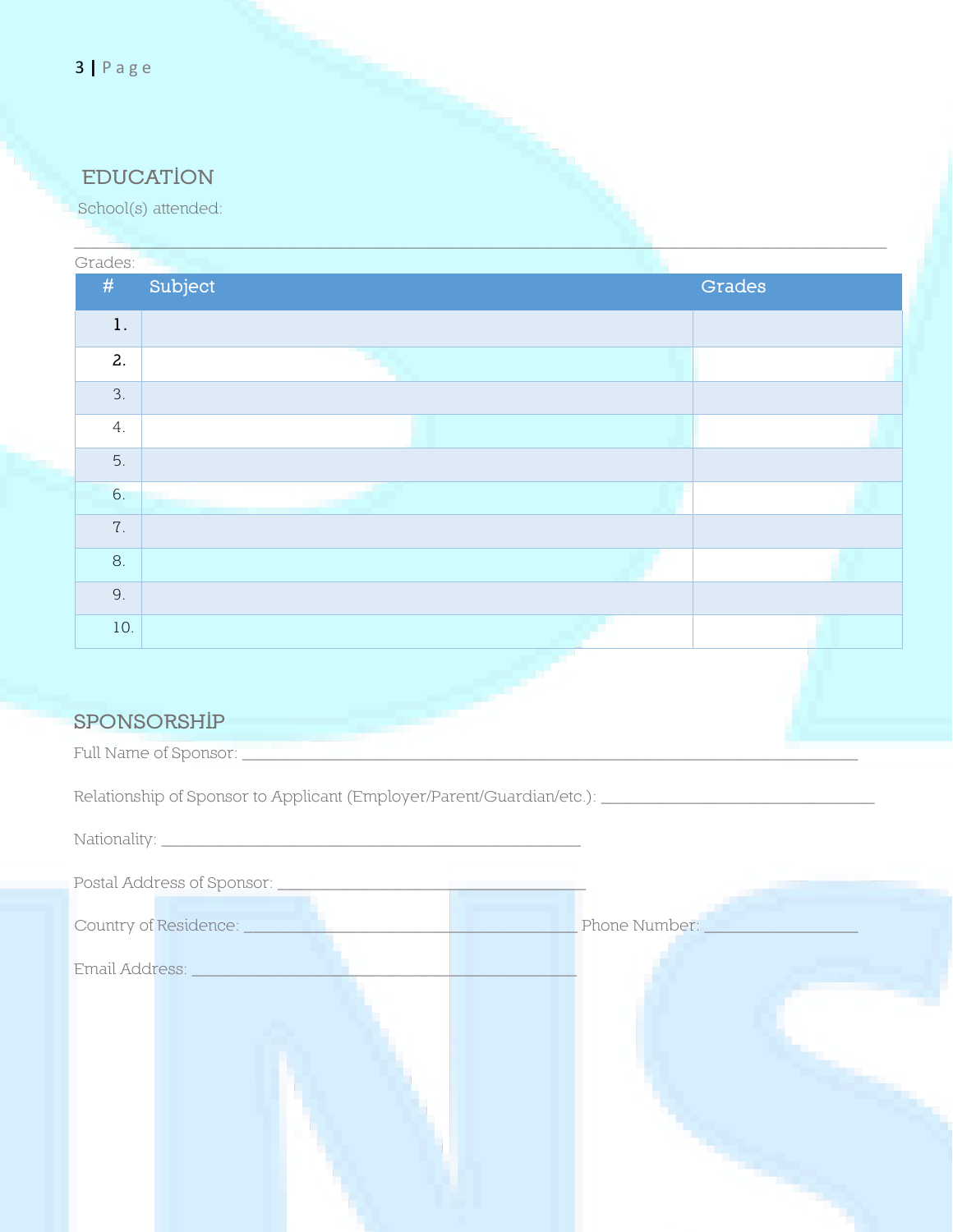4 **|** P a g e

#### **PHYSICAL CHALLENGE(S)**

Do you have any special needs or require support as a consequence of any disability or medical condition?

\_\_\_\_\_\_\_\_\_\_\_\_\_\_\_\_\_\_\_\_\_\_\_\_\_\_\_\_\_\_\_\_\_\_\_\_\_\_\_\_\_\_\_\_\_\_\_\_\_\_\_\_\_\_\_\_\_\_\_\_\_\_\_\_\_\_\_\_\_\_\_\_\_\_\_\_\_\_\_\_\_\_\_\_\_\_\_\_\_\_\_\_\_\_

\_\_\_\_\_\_\_\_\_\_\_\_\_\_\_\_\_\_\_\_\_\_\_\_\_\_\_\_\_\_\_\_\_\_\_\_\_\_\_\_\_\_\_\_\_\_\_\_\_\_\_\_\_\_\_\_\_\_\_\_\_\_\_\_\_\_\_\_\_\_\_\_\_\_\_\_\_\_\_\_\_\_\_\_\_\_\_\_\_\_\_\_\_\_

 $Yes \Box No$ 

If you have answered "Yes" to the above question, please describe the disability or medical condition.

# **EXTRACURRICULAR ACTIVITIES & INTERESTS**

\_\_\_\_\_\_\_\_\_\_\_\_\_\_\_\_\_\_\_\_\_\_\_\_\_\_\_\_\_\_\_\_\_\_\_\_\_\_\_\_\_\_\_\_\_\_\_\_\_\_\_\_\_\_\_\_\_

List your hobbies and extracurricular activities:

\_\_\_\_\_\_\_\_\_\_\_\_\_\_\_\_\_\_\_\_\_\_\_\_\_\_\_\_\_\_\_\_\_\_\_\_\_\_\_\_\_

 $\overline{\phantom{a}}$  , and the set of the set of the set of the set of the set of the set of the set of the set of the set of the set of the set of the set of the set of the set of the set of the set of the set of the set of the s

**Source of information about SALT Institute:**

#### **UNDERTAKING**

I hereby confirm that all the information given in this application are true reflection of me. I take full responsibility of any falsification detected. I will keep and give my all to get the best of the knowledge that will be in imbued in me.

| Signature: |  |
|------------|--|

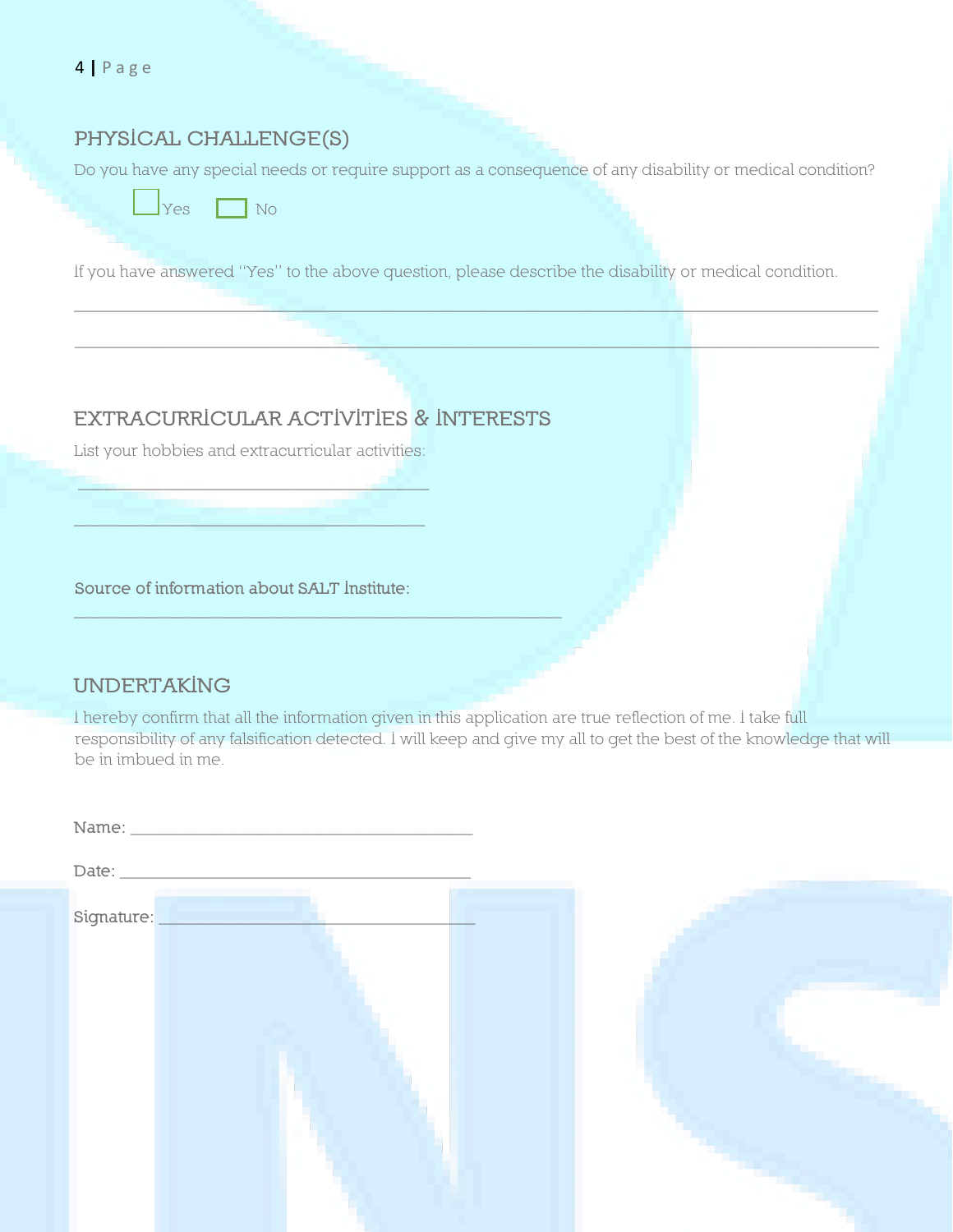| $5$   Page                                                                                                                                                                                                                    |  |
|-------------------------------------------------------------------------------------------------------------------------------------------------------------------------------------------------------------------------------|--|
| <b>REFERENCE FORM</b>                                                                                                                                                                                                         |  |
| <b>APPLICANT DETAILS</b>                                                                                                                                                                                                      |  |
|                                                                                                                                                                                                                               |  |
|                                                                                                                                                                                                                               |  |
|                                                                                                                                                                                                                               |  |
| REFEREE DETAILS (1)                                                                                                                                                                                                           |  |
|                                                                                                                                                                                                                               |  |
|                                                                                                                                                                                                                               |  |
|                                                                                                                                                                                                                               |  |
|                                                                                                                                                                                                                               |  |
|                                                                                                                                                                                                                               |  |
|                                                                                                                                                                                                                               |  |
|                                                                                                                                                                                                                               |  |
| REFEREE DETAILS (2)                                                                                                                                                                                                           |  |
| Full name of Referee:                                                                                                                                                                                                         |  |
| Occupation/Designation: entrance and contact the contact of the contact of the contact of the contact of the contact of the contact of the contact of the contact of the contact of the contact of the contact of the contact |  |
|                                                                                                                                                                                                                               |  |
|                                                                                                                                                                                                                               |  |
| $\text{Date:}\underbrace{\hspace{2.5cm}}$                                                                                                                                                                                     |  |
|                                                                                                                                                                                                                               |  |
|                                                                                                                                                                                                                               |  |
|                                                                                                                                                                                                                               |  |
|                                                                                                                                                                                                                               |  |
|                                                                                                                                                                                                                               |  |
|                                                                                                                                                                                                                               |  |
|                                                                                                                                                                                                                               |  |
|                                                                                                                                                                                                                               |  |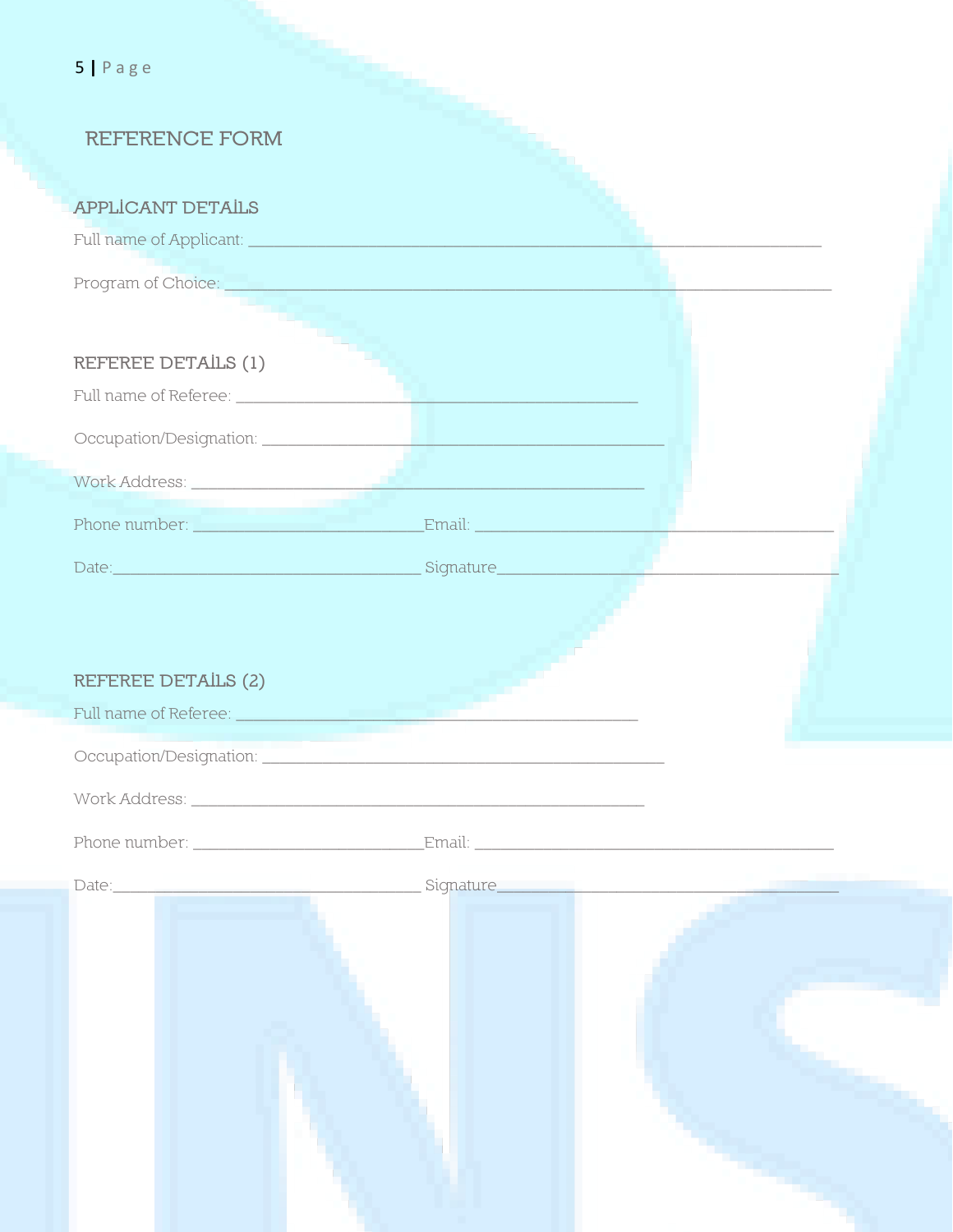| $6$   Page                                                                                                            |                                |
|-----------------------------------------------------------------------------------------------------------------------|--------------------------------|
| FOR OFFICIAL USE                                                                                                      |                                |
|                                                                                                                       |                                |
|                                                                                                                       | Date:                          |
|                                                                                                                       | $\sqrt{$ Vetted By: $\sqrt{ }$ |
| Comments: <u>2008 - 2008 - 2009 - 2009 - 2009 - 2009 - 2009 - 2009 - 2009 - 2009 - 2009 - 2009 - 2009 - 2009 - 20</u> |                                |
|                                                                                                                       |                                |
|                                                                                                                       |                                |
|                                                                                                                       |                                |
| Signature & Stamp                                                                                                     | Date                           |
|                                                                                                                       |                                |
|                                                                                                                       |                                |
|                                                                                                                       |                                |
|                                                                                                                       |                                |
|                                                                                                                       |                                |

# **APPLICATION FEE**

Non-refundable application fee of Gh¢150 for Ghanaian applicants and US\$50 for International applicants

# **PAYMENT METHOD**

Application form must be accompanied with payment made to: MTN Mobile Money: +233 54 835 9141 Vodafone Money: +233 20 974 9930

or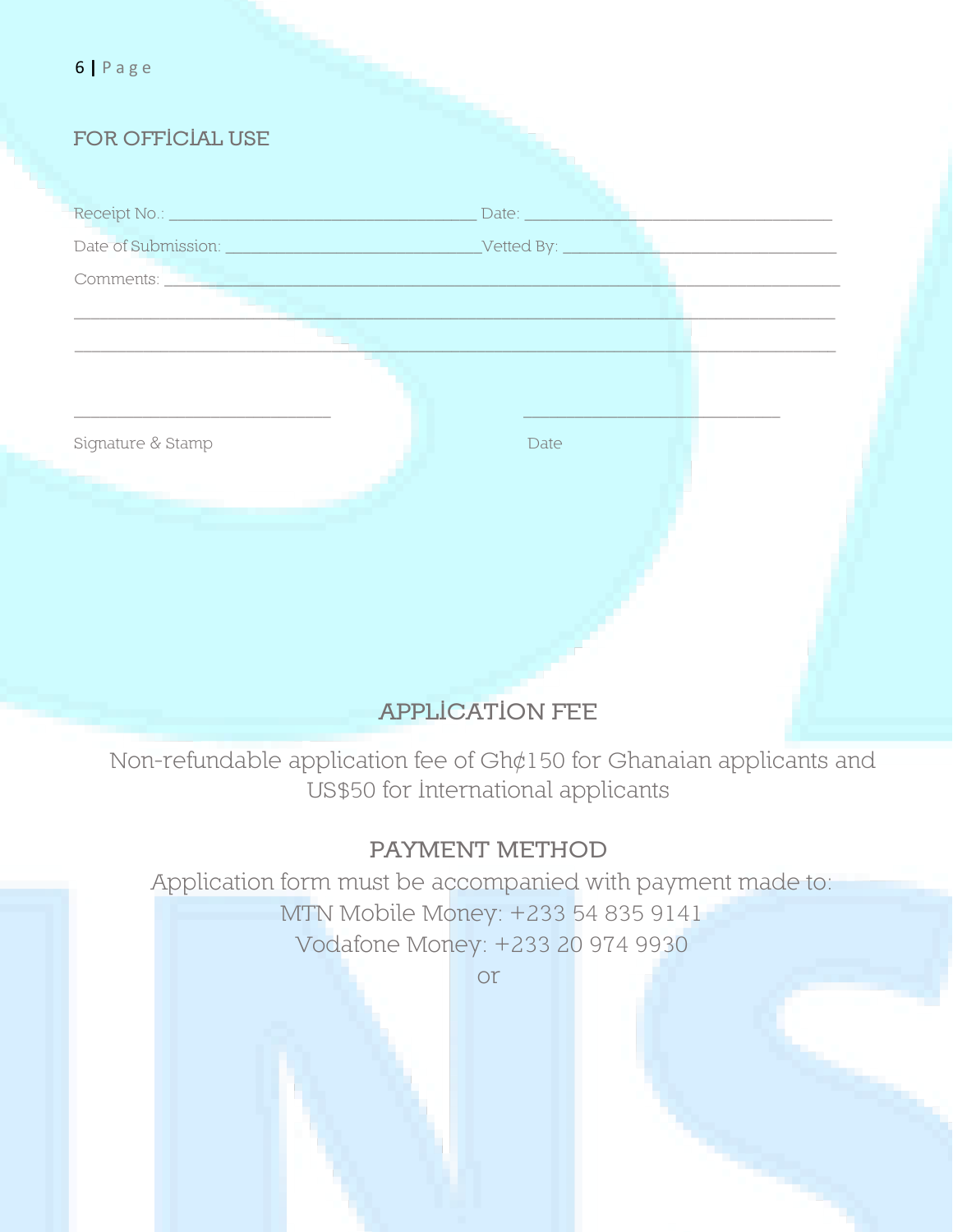**UBA USD ACCOUNT DETAILS** Name<sup>®</sup> Acc Number (USD): Bank: Branch Address Swift Code

**SALT INSTITUTE** 012 117 451 04230 **UBA Bank Ghana Limited** East Legon Plot 85 Lagos Avenue, East Legon **STBGGHAC** 

CORRESPONDING BANK DETAILS Citi Bank N.A. Address: 111 Wall Street, New York, N.Y. Swift Code: CITIUS33

**UBA GHS ACCOUNT DETAILS** Name Acc Number (USD): Bank<sup>®</sup> Branch<sup>®</sup>

SALT INSTITUTE 012 117 451 03503 **UBA Bank Ghana Limited** East Legon

International Mobile money transfer can be made via Zeepay and other money transfer mechanisms. Kindly contact your local bank for details. Cash payments, payment in Ghana Cedis or direct payments through staff of the Institute are not permitted. Students are required to notify the Institute of any payments made by forwarding the payment transfer advice to info@saltinstituteghana.org.